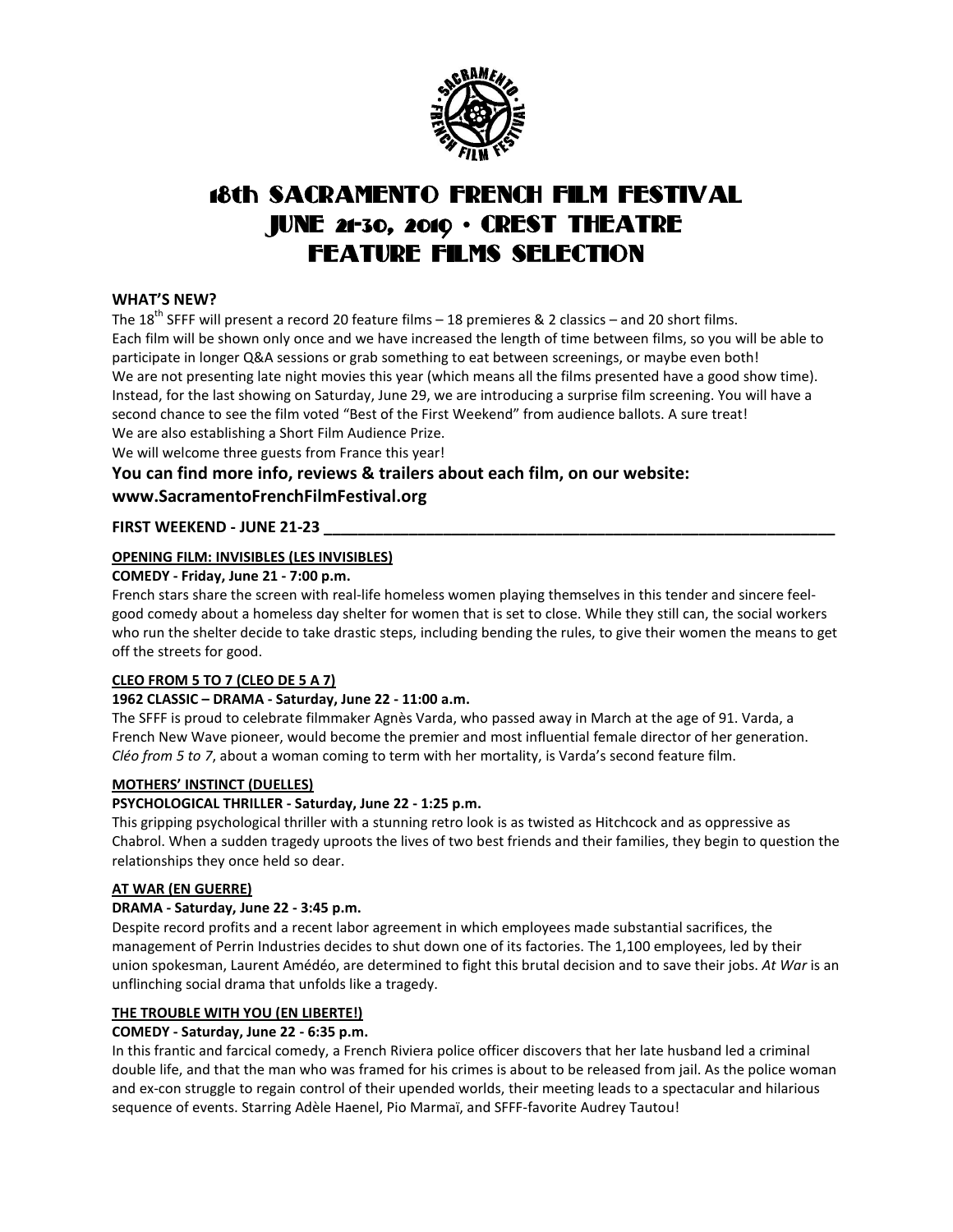## **GUY**

### **MOCKUMENTARY - Saturday, June 22 - 9:00 p.m.**

A young journalist is filming a documentary about aging French pop singer Guy Jamet. He long ago stopped making new music, but Jamet continues to tour with his classic hits, reliving past glory with his adoring and similarly-aging fans. *Guy* is a funny and good-humored tour de force, a nostalgic tribute to the beginnings of French pop music, and a true audience pleaser. Enjoy trying to figure out what is real and what is fake! The film won two 2019 César: Best Actor and Best Original Score.

#### **PROMISE AT DAWN (LA PROMESSE DE L'AUBE)**

#### **HISTORICAL DRAMA - Sunday, June 23 - 11:00 a.m.**

Award-winning writer and diplomat Romain Gary recounts his life, from his childhood in Eastern Europe to his young adulthood in France, and through his experiences in World War II. The film is also the story of his selfsacrificing and overbearing mother (played by Charlotte Gainsbourg), who raised him alone. She had big dreams for him, and he does his best to live up to them in this epic, sumptuous, poignant, and at times comical drama.

#### **AMIN**

#### **DRAMA - Sunday, June 23 - 2:00 p.m.**

Benjamin Serero, Director of the short film Esperança, will be in attendance at the Crest to present his film. Amin is a Senegalese immigrant working construction in France. He finds it increasingly difficult to be apart from his wife and children, who remain in Senegal. Amin joins a crew doing renovations at the home of a recently divorced woman, Gabrielle (Emmanuelle Devos). Gabrielle becomes both a temporary solace and a complication to his life in this touching and compassionate drama from director Philippe Faucon (*Fatima*).

### **A FAITHFUL MAN (L'HOMME FIDELE)**

#### **ROMANTIC COMEDY - Sunday, June 23 - 4:30 p.m.**

Eight years after their separation, Abel meets Marianne again and tries to win her back, after the death of her husband Paul. But Eve, Paul's younger sister, is in love with Abel and will stop at nothing to make him hers. Abel wants Marianne. Eve wants Abel. Who knows what Marianne truly wants? Louis Garrel directs and stars in this light tale of romantic entanglements, which also features Laetitia Casta and Lily-Rose Depp.

## **AN IMPOSSIBLE LOVE (UN AMOUR IMPOSSIBLE)**

#### **DRAMA - Sunday, June 23 - 6:30 p.m.**

Set over the course of 50 years, from the late 1950s to today, *An Impossible Love* tells the story of a toxic romance, passionate but doomed by bigotry. Out of this tumultuous relationship comes a child, and a story of unconditional love between a mother and daughter that is threatened by the reappearance of a manipulative, estranged father. This subtle and heartbreaking drama has been called Catherine Corsini's best film.

## **SECOND WEEKEND - JUNE 28-30 \_\_\_\_\_\_\_\_\_\_\_\_\_\_\_\_\_\_\_\_\_\_\_\_\_\_\_\_\_\_\_\_\_\_\_\_\_\_\_\_\_\_\_\_\_\_\_\_\_\_\_\_\_\_\_\_\_\_**

## **A PLACE IN THE SUN (J'VEUX DU SOLEIL)**

#### **DOCUMENTARY - Friday, June 28 - 6:00 p.m.**

"I changed the brake pads and coolant. 350 €. Let's go!" With these words, François Ruffin invites us on a road trip around France, to find out why many French people decided to join the "Gilets Jaunes" (Yellow Vests) movement, the unprecedented social uprising that has been going on in France since November 2018. The film gives voices to the people we rarely get a chance to hear, and captures the moments when women and men, usually resigned, stand up with pride to claim their place in the sun.

#### **CONVICTION (UNE INTIME CONVICTION)**

#### **COURTROOM DRAMA - Friday, June 28 - 8:15 p.m.**

Nora is convinced that Jacques Viguier is innocent of murdering his wife, whose body has never been found. After a trial and acquittal, the case is appealed and Viguier must stand trial again. Viguier's daughter tutors Nora's son, and Nora feels compelled to help. Nora persuades a top attorney to defend Viguier, and they work together to dig into the evidence. This gripping courtroom drama, based on a true story, is Antoine Raimbault's first film.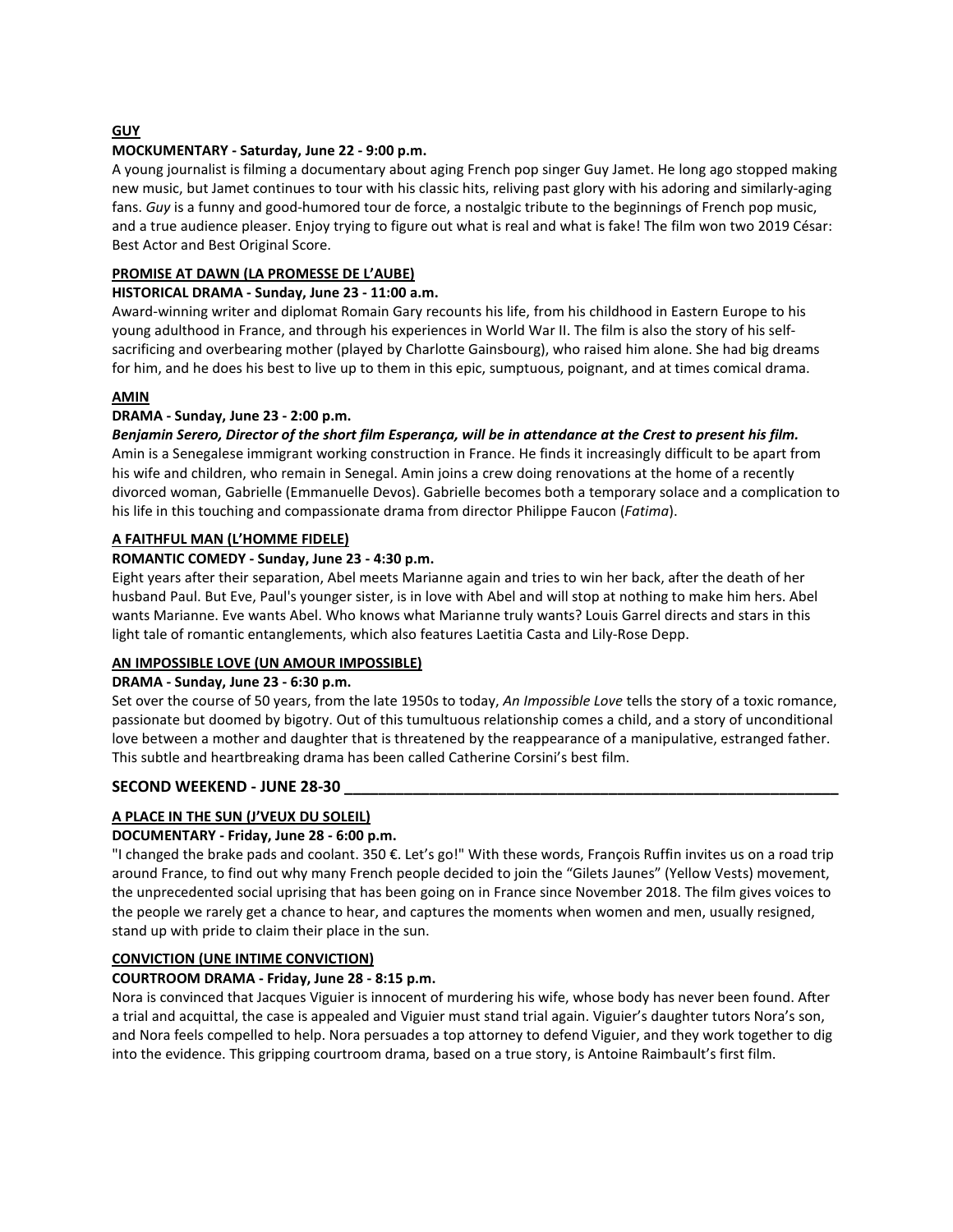### **PEPPERMINT SODA (DIABOLO MENTHE)**

#### **1977 CLASSIC – DRAMA - Saturday, June 29 - 11:00 a.m.**

Paris, 1963. Anne, 13, lives with her divorced mother and big sister, Frédérique. *Peppermint Soda,* a loving comingof-age slice-of-life, follows the two teenage sisters during one school year. The film is both anchored in its period, the rigid 1960s, and timeless in its presentation of the woes of being a teenage girl. Diane Kurys' first film hasn't lost any of its appeal and relevance today.

#### **THE FRESHMEN (PREMIERE ANNEE)**

## **DRAMATIC COMEDY - Saturday, June 29 - 1:25 p.m.**

In this touching dramatic comedy, two students decide to study together to prepare for the make-or-break final exam of the first year of medical school. The competition is ruthless. Can their unlikely friendship survive it?

#### **OUR STRUGGLES (NOS BATAILLES)**

#### **DRAMA - Saturday, June 29 - 3:40 p.m.**

Olivier (the spectacular Romain Duris) works long hours as a supervisor and union leader in an Amazon-like warehouse, barely leaving any time to see his wife and kids. Everyone around them seems to be in financial distress. When it all becomes too much for Olivier's wife, she disappears and leaves him on his own to juggle their two children's needs and his demanding job. The sensitive *Our Struggles* is Belgian director Guillaume Senez's second feature. It won five Magritte Awards (Belgium Oscars) in 2019, including Best Film and Best Director.

## **IN THE MOVE FOR LOVE (L'AMOUR FLOU)**

#### **COMEDY - Saturday, June 29 - 6:10 p.m.**

#### *Director and star Romane Bohringer will be in attendance at the Crest to present her film.*

Romane and Philippe are splitting up after 10 years together. They are not in love anymore, but they still love each other very much, so they come up with the idea of a "separtment": two separate apartments, connected by their children's bedroom. Is it possible to separate together? To break up, without breaking everything? A feel-good, kindhearted, and often hilarious comedy based on the drama of separation.

### **DILILI IN PARIS**

#### **ANIMATION - Sunday, June 30 - 11:00 a.m.**

In this poetic animated feature, Dilili, an inquisitive and spirited Kanak girl brought to France to be part of the 1900 Universal Exhibition, investigates the disappearance of young girls in Belle Epoque Paris. The animated characters are inserted into real-life Parisian landscapes in this gorgeous film that was awarded the 2019 César for Best Animated Feature. Dilili invites you to visit a Paris unlike anything you've seen before. Come along!

#### **BREATH OF LIVE (L'ORDRE DES MEDECINS)**

#### **DRAMA - Sunday, June 30 - 1:20 p.m.**

## *Director David Roux will be in attendance at the Crest to present his film.*

Simon is the head of the respiratory unit in a hospital. Confronted with death every day, he has learned to shield himself from emotional involvement with his patients. When his own mother is hospitalized in critical condition, Simon's certainties and beliefs are shattered: how can you be a good doctor if you can't save the ones you love?

#### **WHATEVER HAPPENED TO MY REVOLUTION (TOUT CE QU'IL ME RESTE DE LA REVOLUTION)**

#### **COMEDY - Sunday, June 30 - 4:10 p.m.**

In this playful and hilarious political comedy, Angèle, an idealistic urban planner, is outraged by everything. She comes from a family of activists, but only her father has remained faithful to Angèle's ideals. Angry, determined, impulsive, sometimes a little close-minded, but always passionate, Angèle seeks out the answer to her question: what happened to the revolution and its hopes to build a better world?

## **CLOSING FILM: IN SAFE HANDS (PUPILLE)**

#### **DRAMA - Sunday, June 30 - 6:30 p.m.**

In this heartwarming and beautiful drama, a baby boy, temporarily named Théo, is followed from his birth, when his mother gives him up for adoption, to the moment when he is united with his adoptive mother. Meanwhile, we simultaneously follow the path of Alice, who has been fighting for a child for ten years. *In Safe Hands* tells the story of all of the people who get Alice, 41, and Théo, three months old, to eventually meet.